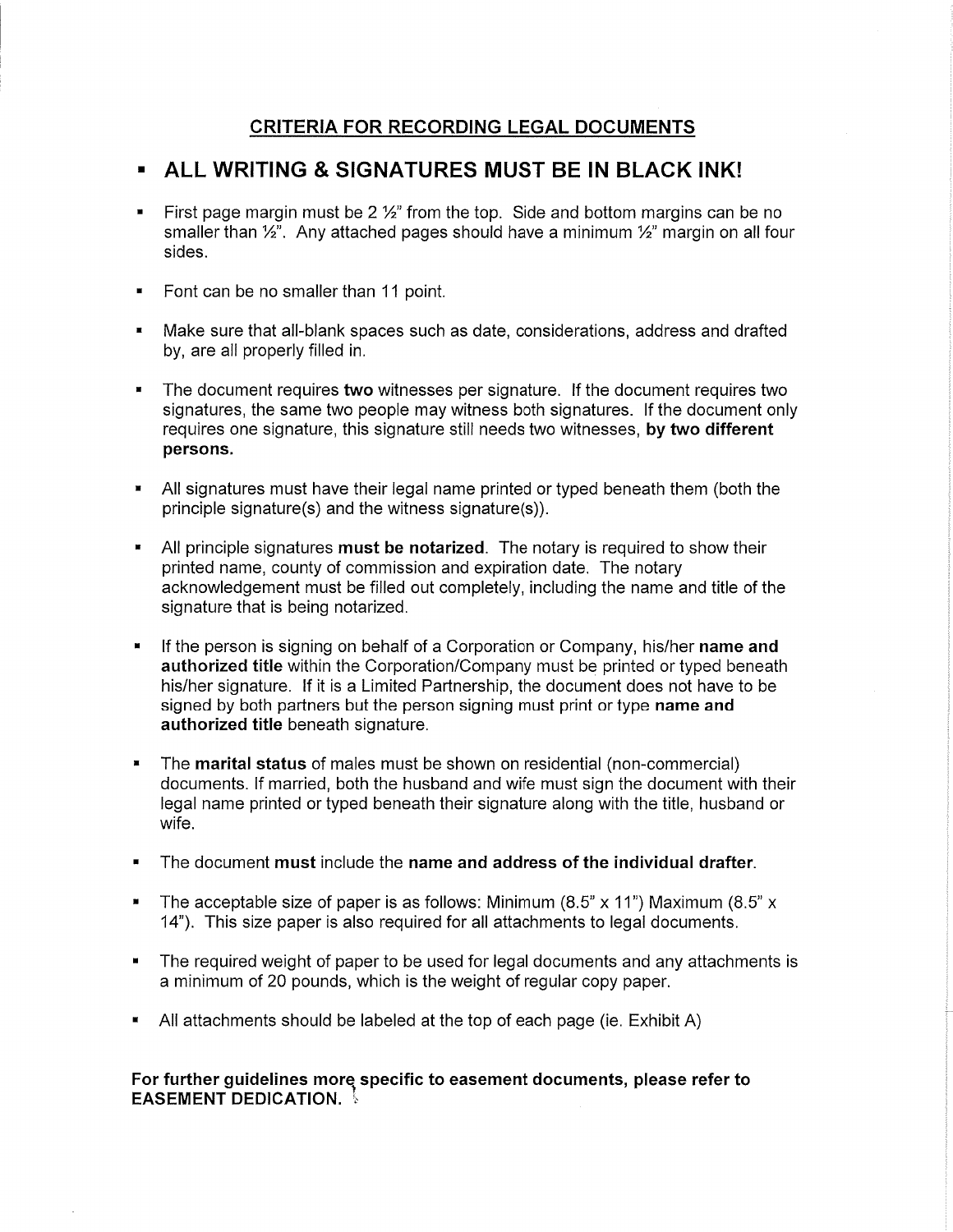# **EASEMENT DEDICATION**

The following guidelines are to be used along with the **"REFERENCE COPY"** standard easement form when dedicating easements for public utilities within the City of Farmington Hills, Michigan. By following these guidelines and the "Criteria for Recording Legal Documents", the easement can be processed more efficiently, as they minimize the chance of rejection by Oakland County Register of Deed's.

To more clearly understand the form, the following items explain the requirements necessary to complete the standard easement form (refer to the "REFERENCE COPY" standard easement).

# \*\*\*\*\*\* **USE BLACK INK ONLY** \*\*\*\*\*\*

- 1. Complete legal name of owner(s), partnerships or corporations. If dual ownership, both names shall be included (i.e. John A. Smith and Joan M. Smith, his wife, or John Jones and Peter Anderson, partnership.
- 2. Correct address of owners dedicating easement.
- 3. Type of utility for which easement is being granted (water main, sanitary sewer, storm sewer, storm drainage, sidewalk, etc.)
- 4. Exact legal description of easement.
- 5. Date of signatures.
- 6. Signatures of witnesses with full name printed or typed respectively beneath it. Please note initials of first name **are not acceptable** and that **a minimum of two witness** signatures is required.
- 7. Signature of owner(s) dedicating easement with full name printed or typed beneath it along with their authorized title (president, partner, wife). Please note that initials of first name **are not acceptable.** If dually owned, both husband and wife, partners must sign. If owner is Corporation, a minimum of two signatures of corporate officers shall be used when dedicating easement.
- 8. Public notary signature and date of notarization along with declaration of "act of freewill." Please note that the notary can be from anywhere in the USA, not necessarily from Oakland County.
- 9. Name of person that drafted legal description of easement, the firm he represents and that complete address of said firm.

## **\*All attachments should be labeled at the top of each page (ie. Exhibit A)**

**For further guidelines for all legal documents, please refer to CRITERIA FOR RECORDING LEGAL DOCUMENTS.**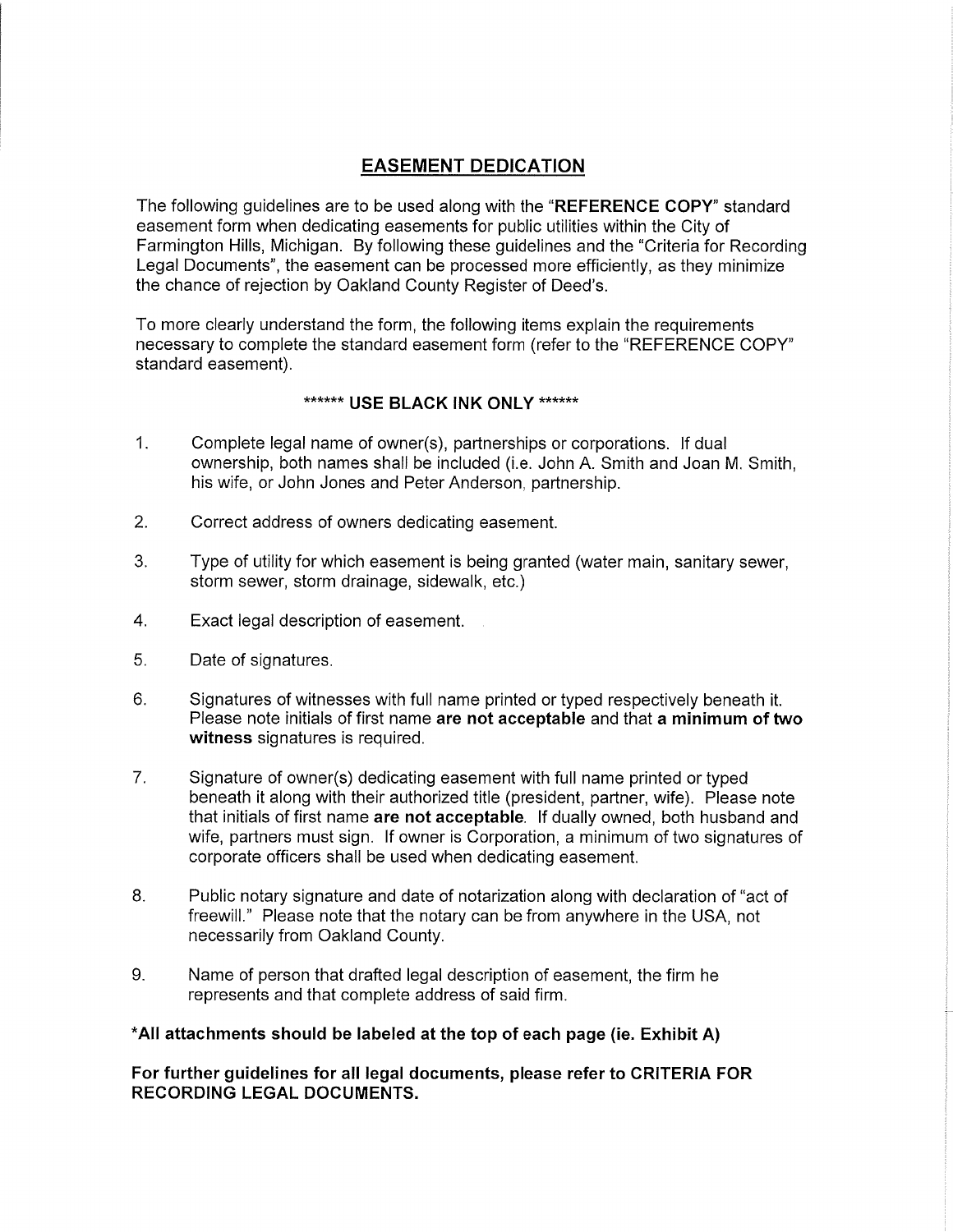# REFERENCE COPY

### **EASEMENT**

KNOW ALL MEN BY THESE PRESENTS: that \_\_\_\_\_\_\_\_\_\_\_\_\_\_\_(1) \_\_\_\_\_\_\_\_\_\_\_\_\_\_\_\_, whose address is \_\_\_\_\_\_\_ (2) , party of the first part, for and in consideration of the sum of One Dollar (\$1.00) paid to it by the **City of Farmington Hills,** whose address is **31555 Eleven Mile Road, Farmington Hills, Michigan, 48336-1165,** party of the second part, does hereby grant to the said party of the second part of the right to construct, operate, maintain, repair and/or replace a (3) **across and through the following described land located in the City of Farmington Hills,** County of **Oakland** and State of **Michigan,** to wit:

# **(4)**

And to enter upon sufficient land adjacent to said \_\_\_ ........=, <sup>3</sup>..\_\_\_ \_\_\_\_\_\_ for the purpose of construction, operation, maintenance, repair and/or replacement thereof.

The premises so disturbed by reason of the exercise of any of the foregoing powers shall be reasonably restored to its original condition by the party of the second part.

This instrument shall be binding upon and inure to the benefit of the parties hereto, their heirs, representatives, successors and assigns.

| IN WITNESS WHEREOF, the undersigned parties hereunto affixed (Their, His, Her) signature(s) this<br>(5) day of <u>(5)</u> (5) A.D., 20 (5)                                                                                                                                          |                                             |
|-------------------------------------------------------------------------------------------------------------------------------------------------------------------------------------------------------------------------------------------------------------------------------------|---------------------------------------------|
| Signed in presence of:                                                                                                                                                                                                                                                              | Signed By:                                  |
| (6)<br>$\overline{\ast}$                                                                                                                                                                                                                                                            |                                             |
| (6)                                                                                                                                                                                                                                                                                 | (7)                                         |
| * NOTE: Please print name under signature                                                                                                                                                                                                                                           | (7)                                         |
| STATE OF $\qquad (8)$ (3)                                                                                                                                                                                                                                                           |                                             |
| SS<br>COUNTY OF $(8)$ (3)                                                                                                                                                                                                                                                           |                                             |
| On this $(8)$ day of $(8)$ (8) $(8)$ A.D., 20 (8), before me, a Notary Public in and for said County, personally appeared $(8)$<br>same person(s) described in and who executed the within instrument, who then acknowledged the same to be<br>(Their, His, Her) free act and deed. |                                             |
| This instrument drafted by:<br>(9)                                                                                                                                                                                                                                                  | (8)<br>Rotary Public<br>$(8)$ County, $(8)$ |
| When recorded, return to:<br>Pam B. Smith, City Clerk<br>31555 Eleven Mile Road<br>Farmington Hills, MI 48336                                                                                                                                                                       | My Commission Expires: (8)                  |
| Tax Parcel # for City use<br>Revision Date: 7/18                                                                                                                                                                                                                                    | Regarding: for City use                     |